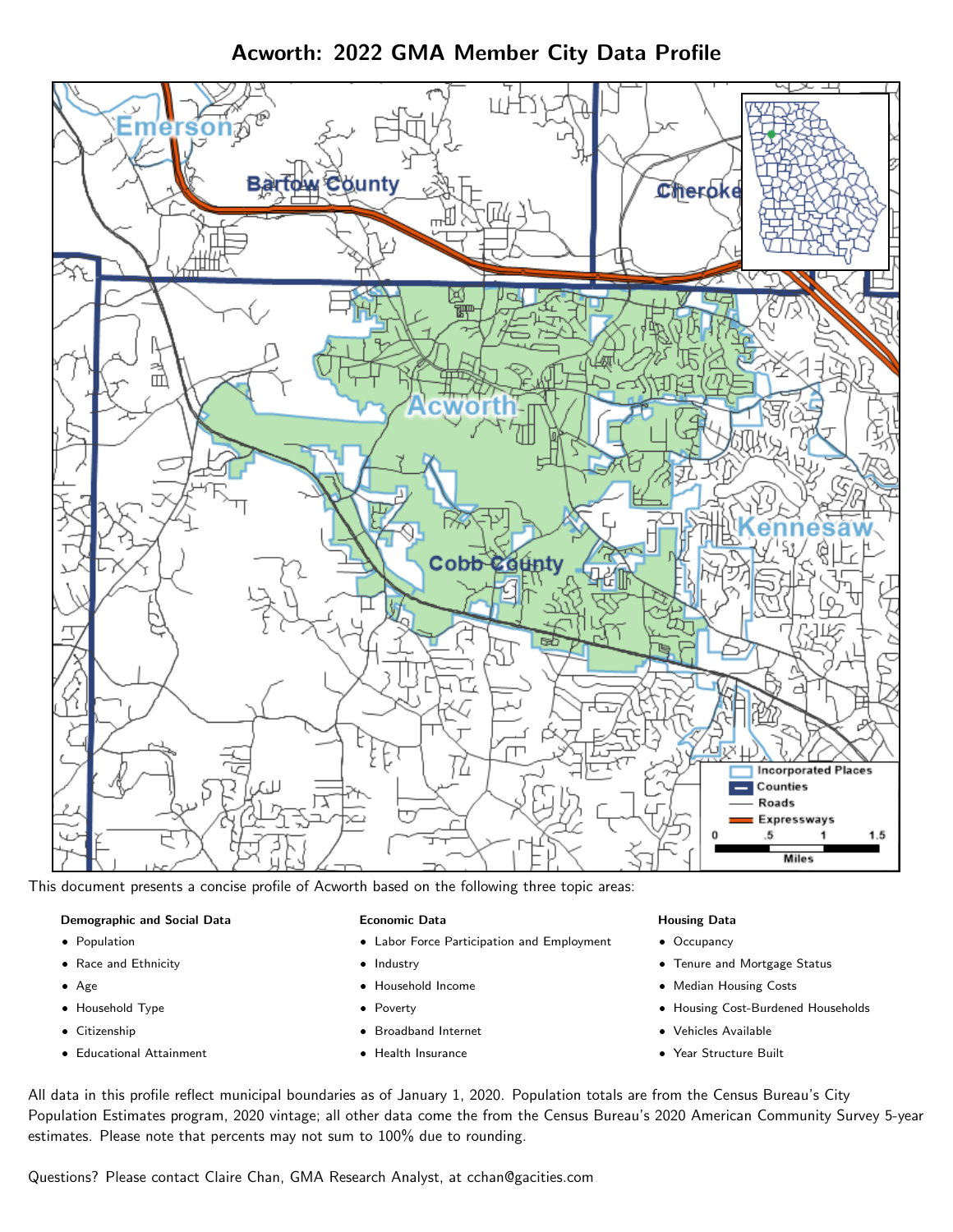# Acworth: Demographic and Social



Age 0% 2% 4% 6% Male **Female** 6% 4% 2% 85 and over 80-84 75-79 70-74 65-69 60-64 55-59 50-54 45-49 40-44 35-39 30-34 25-29 20-24 15-19  $10-14$ 5-9 Under 5

**Citizenship** 



Source: American Community Survey, 2020 5-year estimates, table B05002 Source: American Community Survey, 2020 5-year estimates, table B15002

Race and Ethnicity



Source: U.S. Census Bureau, City Population Estimates, 2020 vintage Source: American Community Survey, 2020 5-year estimates, table B03002

## Household Type



Source: American Community Survey, 2020 5-year estimates, table B01001 Source: American Community Survey, 2020 5-year estimates, table B11001

### Educational Attainment



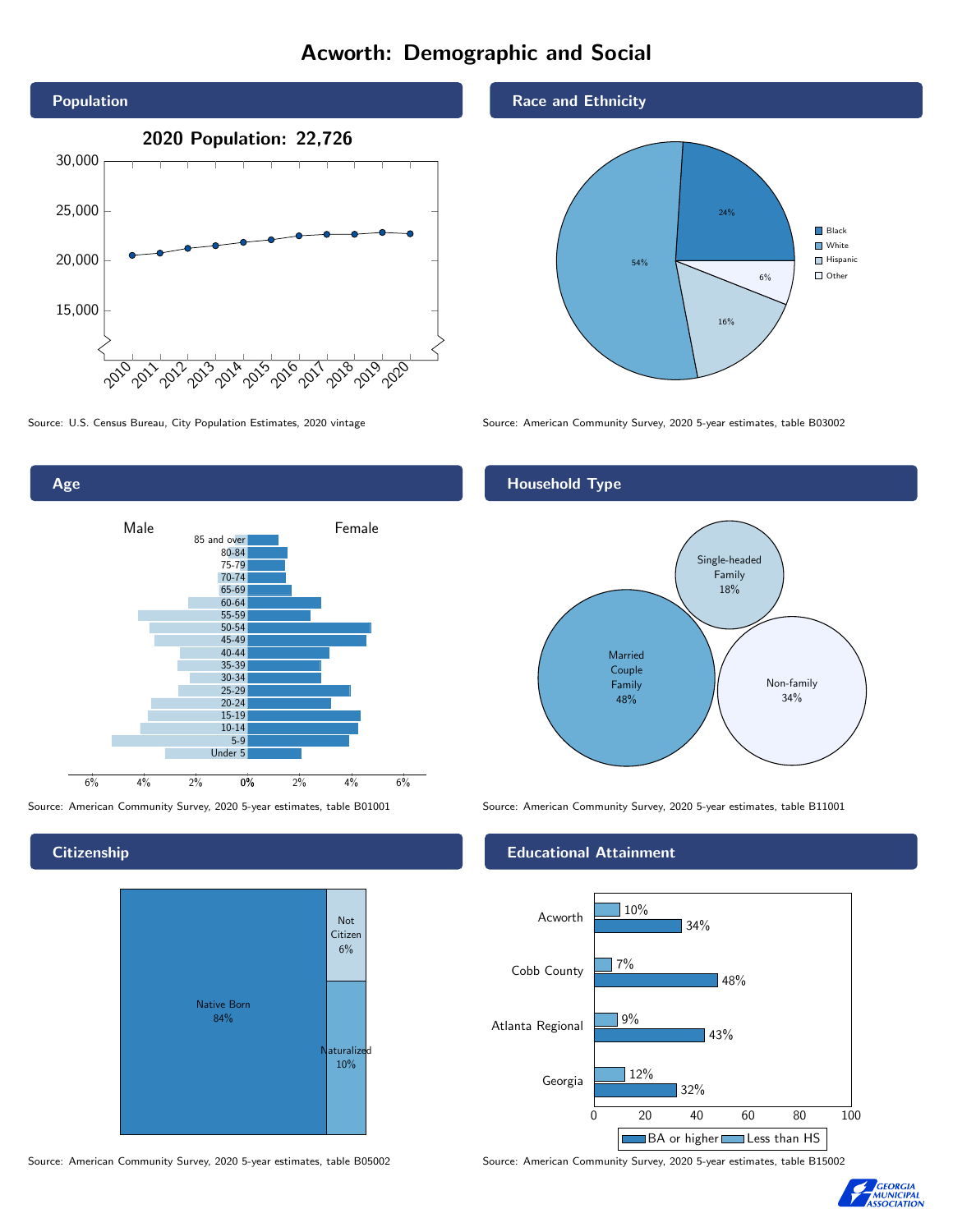# Acworth: Economic



Source: American Community Survey, 2020 5-year estimates, table B23001 Note: Unemployment rate is based upon the civilian labor force.



Source: American Community Survey, 2020 5-year estimates, tables B19013 and B19025 Source: American Community Survey, 2020 5-year estimates, table B17010



#### Industry

| Agriculture, forestry, fishing and hunting, and mining      | $0\%$ |
|-------------------------------------------------------------|-------|
| Construction                                                | 6%    |
| Manufacturing                                               | 10%   |
| <b>Wholesale Trade</b>                                      | 2%    |
| Retail Trade                                                | 12%   |
| Transportation and warehousing, and utilities               | 6%    |
| Information                                                 | 3%    |
| Finance and insurance, real estate, rental, leasing         | 7%    |
| Professional, scientific, mgt, administrative, waste mgt    | 13%   |
| Educational services, and health care and social assistance | 19%   |
| Arts, entertainment, recreation, accommodation, food        | 13%   |
| service                                                     |       |
| Other services, except public administration                | 5%    |
| Public administration                                       | $4\%$ |

Source: American Community Survey, 2020 5-year estimates, table C24030

## Poverty



# **Health Insurance**



Source: American Community Survey, 2020 5-year estimates, table B28002 Source: American Community Survey, 2020 5-year estimates, table B18135